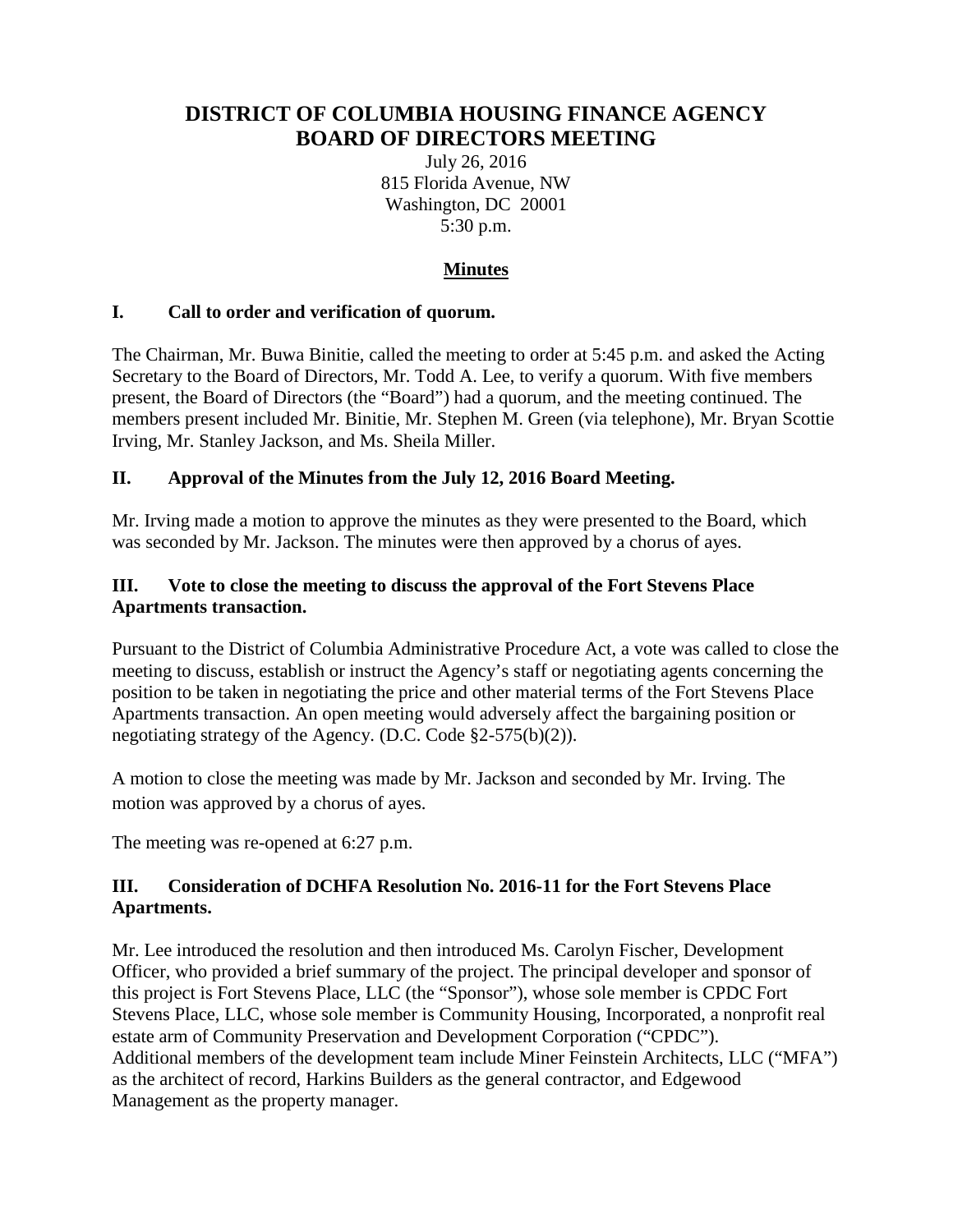The project is located in the Brightwood neighborhood of Ward 4 and consists of the acquisition and renovation of a 59-unit apartment building. The tenant association, 1339 Fort Stevens Drive NW Tenant Association, assigned the Sponsor the development rights to the property. The Sponsor later acquired the property in May 2016.

Members of the development team who were present at the meeting included the following: Matt Engel and Suzanne Welch of CPDC, Alan Miner and James Frazier of MFA, and Genora Keener, the president of the tenants association. Ms. Welch provided a brief history of the work of CPDC. Mr. Engel then spoke more specifically about the scope of work of the project and the positive impact that the planned rehabilitation will have on the current residents. The developer has applied to the District's Department of Housing and Community Development for additional financing. Included in that application was a request for seven (7) Local Rent Supplement Program vouchers for tenants who earn less than thirty percent (30%) of the area median income (AMI) but are paying rent at the sixty percent (60%) AMI level. Ms. Keenan, who has lived in the building for more than forty (40) years, described some of the problems that the residents of the property face and told the Board Members how much she is looking forward to working with CPDC to renovate the property. Mr. Miner detailed the proposed scope of work and provided a brief presentation of the drawings of the property, which will include a new community room.

Mr. Irving asked for clarification of the proposed rents. Mr. Engel replied that the negotiations with the tenants resulted in annual rent increases that would not exceed five percent (5%). However, tenants' rents will then be reduced by a HUD-approved utility allowance, because after the rehabilitation, the tenants will be responsible for paying their own utilities.

Mr. Jackson asked Ms. Keenan if the residents understand that they will now be responsible for paying their own utilities. Ms. Keenan replied that the developer had explained that very well. Mr. Jackson also asked if the developer plans to maximize the property's energy efficiency so that the residents are not unduly burdened when paying their utilities. Mr. Engel replied that CPDC intends to greatly improve the energy efficiency of the property and that the possibility of solar energy is also being considered.

Mr. Binitie asked the developer if the \$4,700 per unit that is in the preliminary budget will be sufficient for tenant relocation expenses. Mr. Engel replied that the current plan is to hold open any units that become vacant between now and closing so that there will be sufficient hospitality suites for on-site relocation. However, if there are no more vacancies prior to closing, the developer would relocate approximately six tenants off-site for one year while the rehabilitation is taking place. CPDC would pay the moving expenses and any rent differential.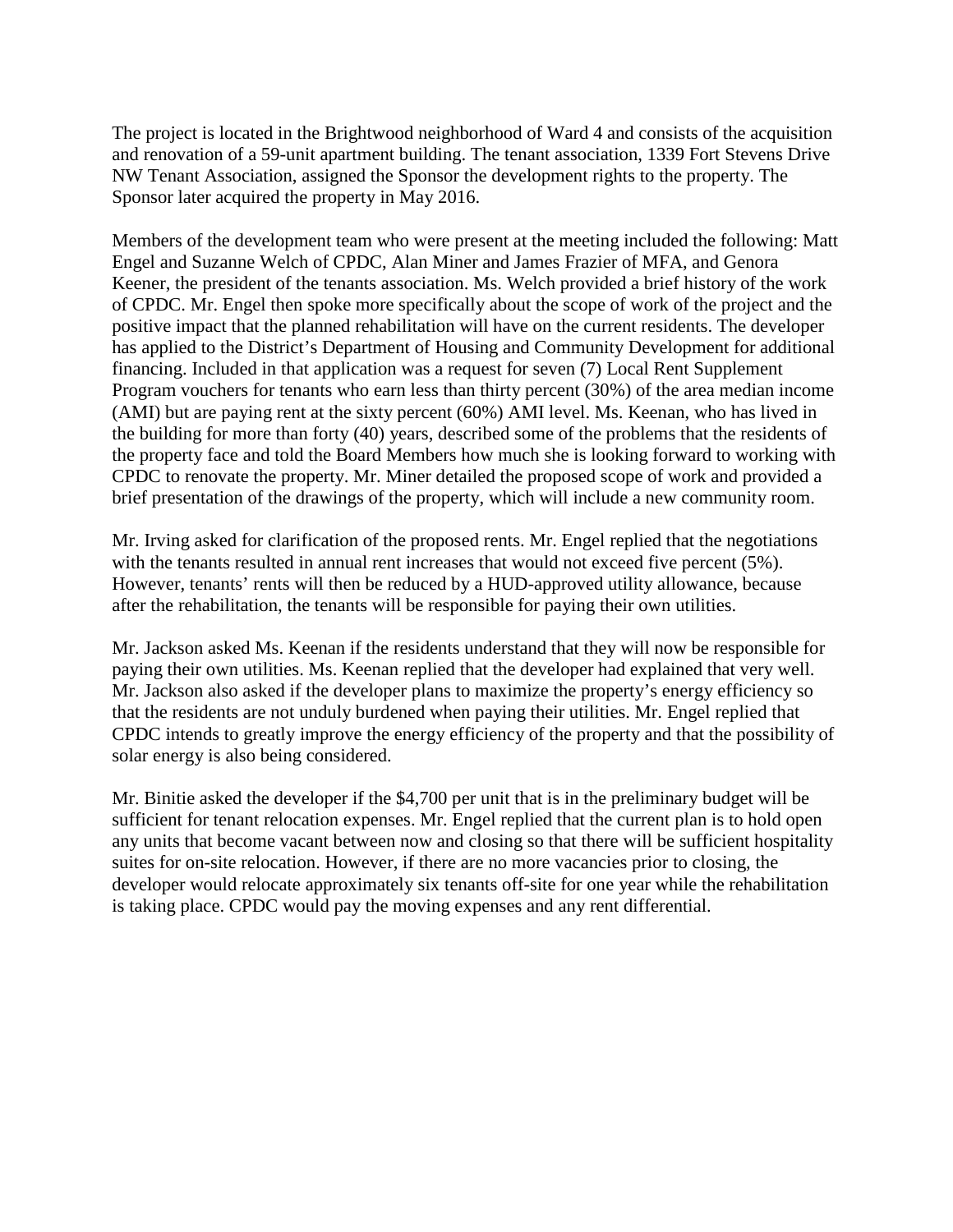Ms. Miller asked if the tenants would be responsible for identifying offsite relocation opportunities. Mr. Engel replied that the developer would have that responsibility.

Mr. Binitie noted that the construction costs per unit are rather high. Mr. Engel and Mr. Miner replied that the scope of work is quite extensive, and that those costs, along with relocation costs of a fully occupied building, are driving up the construction numbers. Mr. Binitie responded that it would be helpful to identify outlying conditions that are driving up the construction numbers when the project is presented to the Board for final bond resolution consideration.

Mr. Irving asked if the developer intends to keep the rents staggered at the property after the rehabilitation has been completed. Mr. Engel replied that the rents will remain staggered.

A motion to approve the resolution was made by Mr. Green and seconded by Mr. Jackson. The roll was called, and with five affirmative votes, the resolution was approved.

At 7:00 p.m. Mr. Green left the meeting.

**IV. Consideration of DCHFA Resolution No. 2016-12(G), Regarding the Agency's response to a Request for Applications to serve as an Administrator for the DC Department of Housing and Community Development's Homebuyer Programs ("Programs"), participation in a pilot program in which the Agency would serve as an Administrator for the Programs, and executing a subrecipient agreement to receive grant funds and/or any other documents necessary to implement the Programs.**

A motion to approve the Resolution was made by Mr. Irving and seconded by Ms. Miller. The roll was called, and the Resolution was unanimously approved by the four remaining Board Members.

#### **VI. Acting Executive Director's Report.**

- The National Council of State Housing Agency's annual conference will be held from September  $24<sup>th</sup>$  until the  $27<sup>th</sup>$  in Miami. Staff will distribute information to the Board Members to gauge their interest in attending.
- Board Members should receive from staff tomorrow a package of articles mentioning the Agency and its products.
- The September  $27<sup>th</sup>$  Board meeting will likely need to be rescheduled because of the NCSHA conference. An alternate date will be identified.